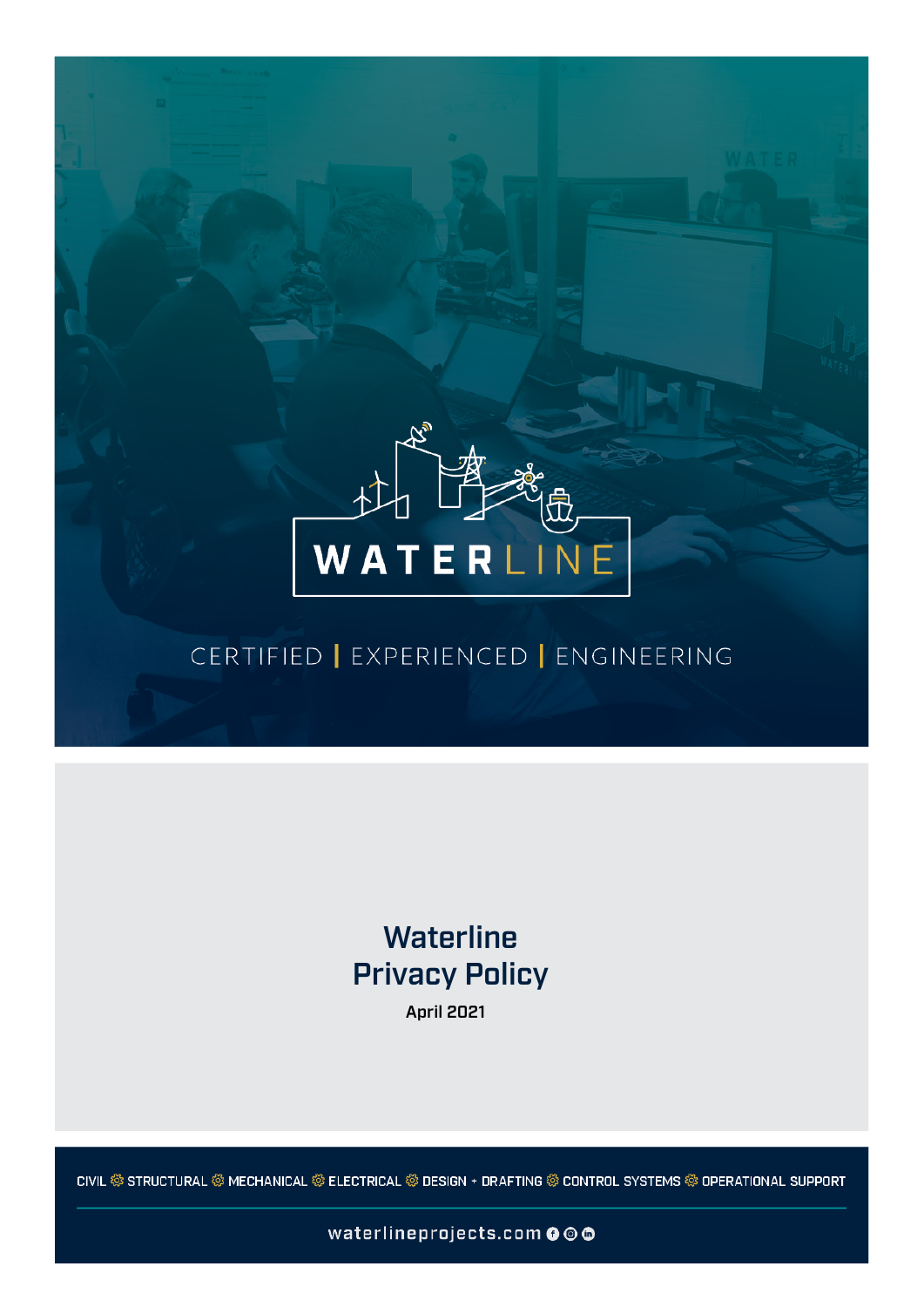

# **Contents**

| 1.               |  |
|------------------|--|
| 2.               |  |
| 3.               |  |
| $\overline{4}$ . |  |
| 5.               |  |
| 6.               |  |
| 7.               |  |
| 8.               |  |
| 9.               |  |
| 10.              |  |
| 11.              |  |

Page 2 of 5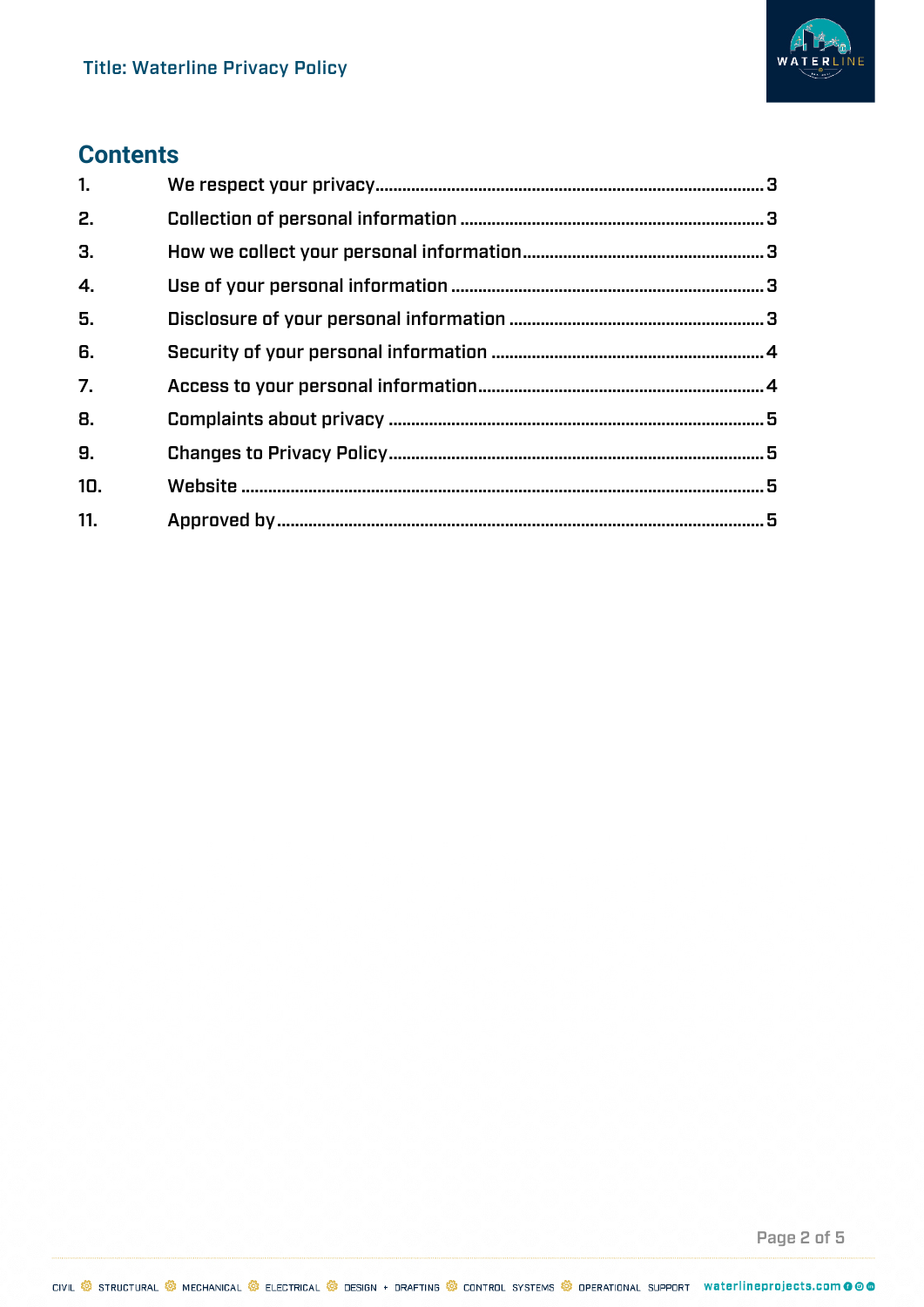

#### <span id="page-2-0"></span>1. We respect your privacy

- **1.1.** Waterline Projects (Waterline) respects your right to privacy and is committed to safeguarding the privacy of our clients and website visitors. We adhere to the Australian Privacy Principles contained in the *Privacy Act 1988 (Cth).* This policy sets out how we collect and treat your personal information.
- **1.2.** 'Personal information' is information we hold which is identifiable as being about you.

## <span id="page-2-1"></span>2. Collection of personal information

- **2.1.** Waterline will, from time to time, receive and store personal information you enter onto our website, provided to us directly or given to us in other forms.
- **2.2.** You may provide basic information such as your name, phone number, address and email address to enable us to send information, provide updates and process your product or service order. We may collect additional information at other times, including but not limited to, when you provide feedback, when you provide information about your personal or business affairs, change your content or email preference, respond to surveys and/or promotions, provide financial or credit card information, or communicate with our customer support.
- **2.3.** Additionally, we may also collect any other information you provide while interacting with us.

## <span id="page-2-2"></span>3. How we collect your personal information

**3.1.** Waterline collects personal information from you in a variety of ways, including when you interact with us electronically or in person, when you access our website and when we provide our services to you. We may receive personal information from third parties. If we do, we will protect it as set out in this Privacy Policy.

# <span id="page-2-3"></span>4. Use of your personal information

- **4.1.** Waterline may use personal information collected from you to provide you with information, updates and our services. We may also make you aware of new and additional products, services and opportunities available to you. We may use your personal information to improve our products and services and better understand your needs.
- **4.2.** Waterline may contact you by a variety of measures including, but not limited to telephone, email, SMS or mail.

#### <span id="page-2-4"></span>5. Disclosure of your personal information

**5.1.** We may disclose your personal information to any of our employees, officers, insurers, professional advisers, agents, suppliers or subcontractors insofar as reasonably necessary for the purposes set out in this Policy. Personal information is only supplied to a third party when it is required for the delivery of our services.

Page 3 of 5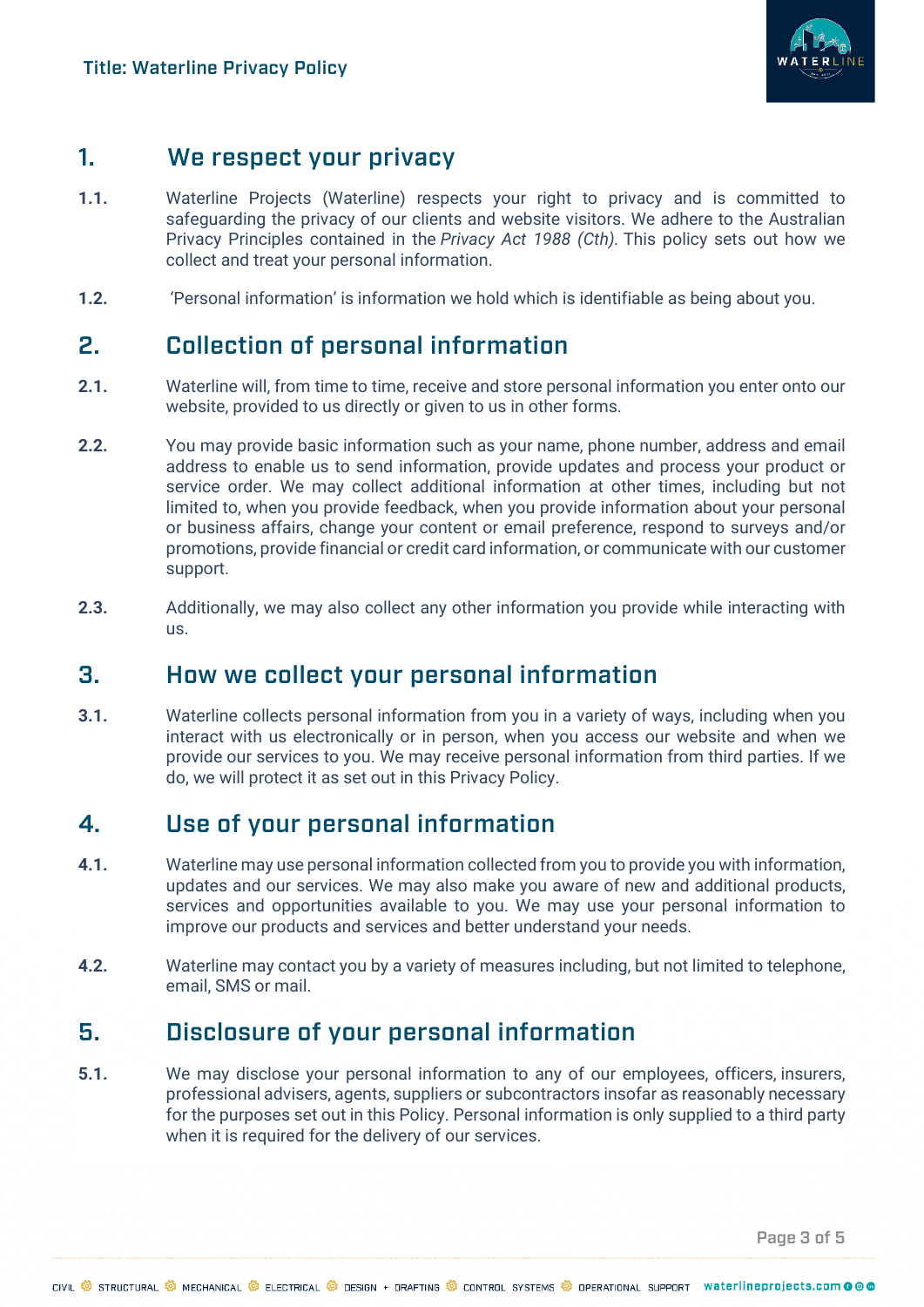

- **5.2.** We may from time to time need to disclose personal information to comply with a legal requirement, such as a law, regulation, court order, subpoena, warrant, in the course of a legal proceeding or in response to a law enforcement agency request.
- **5.3.** We may also use your personal information to protect the copyright, trademarks, legal rights, property or safety of Waterline, https://waterlineprojects.com, its customers or third parties.
- **5.4.** Information that we collect may from time to time be stored, processed in or transferred between parties located in countries outside of Australia.
- **5.5.** If there is a change of control in our business or a sale or transfer of business assets, we reserve the right to transfer to the extent permissible at law our user databases, together with any personal information and non-personal information contained in those databases. This information may be disclosed to a potential purchaser under an agreement to maintain confidentiality. We would seek to only disclose information in good faith and where required by any of the above circumstances.
- **5.6.** By providing us with personal information, you consent to the terms of this Privacy Policy and the types of disclosure covered by this Policy. Where we disclose your personal information to third parties, we will request that the third party follow this Policy regarding handling your personal information.

#### <span id="page-3-0"></span>6. Security of your personal information

- **6.1.** Waterline is committed to ensuring that the information you provide to us is secure. In order to prevent unauthorised access or disclosure, we have put in place suitable physical, electronic and managerial procedures to safeguard and secure information and protect it from misuse, interference, loss and unauthorised access, modification and disclosure.
- **6.2.** The transmission and exchange of information is carried out at your own risk. We cannot guarantee the security of any information that you transmit to us, or receive from us. Although we take measures to safeguard against unauthorised disclosures of information, we cannot assure you that personal information that we collect will not be disclosed in a manner that is inconsistent with this Privacy Policy.

#### <span id="page-3-1"></span>7. Access to your personal information

- **7.1.** You may request details of personal information that we hold about you in accordance with the provisions of the Privacy Act 1988 (Cth). A small administrative fee may be payable for the provision of information. If you would like a copy of the information, which we hold about you or believe that any information we hold on you is inaccurate, out of date, incomplete, irrelevant or misleading, please email us at 138 Mary Street BRISBANE, QLD 4000.
- **7.2.** We reserve the right to refuse to provide you with information that we hold about you, in certain circumstances set out in the Privacy Act.

Page 4 of 5